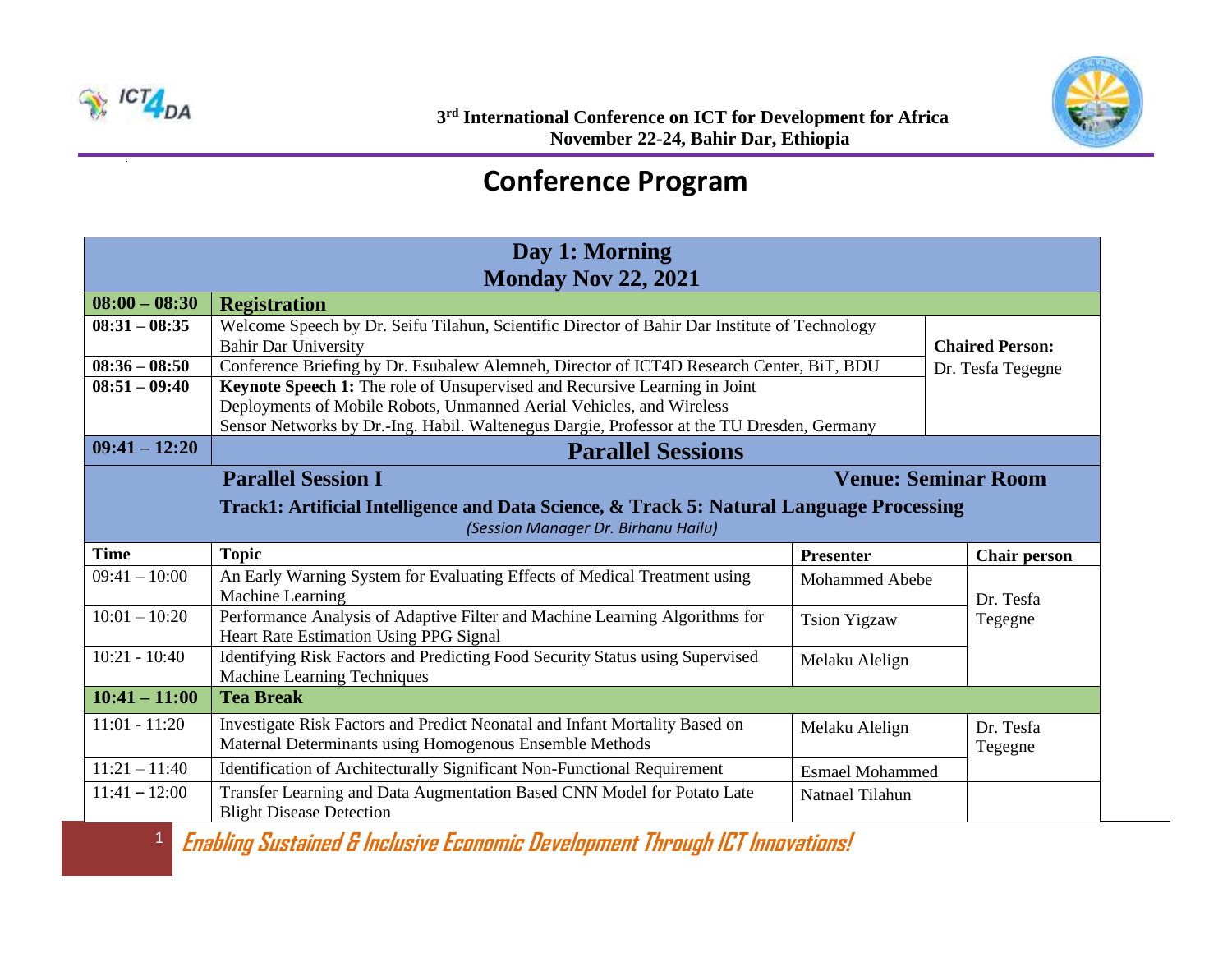



## **3 rd International Conference on ICT for Development for Africa November 22-24, Bahir Dar, Ethiopia**

| $12:01 - 12:20$                                                                          |                                                                                                                                               | Tsegaye Abebe                | Dr. Adane Nega          |  |  |  |
|------------------------------------------------------------------------------------------|-----------------------------------------------------------------------------------------------------------------------------------------------|------------------------------|-------------------------|--|--|--|
|                                                                                          | Amharic Text Corpus based on Parts of Speech tagging and stemming                                                                             |                              |                         |  |  |  |
| $12:20 - 13:30$                                                                          | <b>Lunch Time</b>                                                                                                                             |                              |                         |  |  |  |
|                                                                                          | <b>Venue: PG Lab</b><br><b>Parallel Session II</b>                                                                                            |                              |                         |  |  |  |
|                                                                                          | Track 2: Wireless Communication & Emerging Technology, track 3: Circuits and Computing Systems, Track 4: Security                             |                              |                         |  |  |  |
|                                                                                          | and Privacy & Track 6: Human Computer Interaction                                                                                             |                              |                         |  |  |  |
|                                                                                          | (Session Manager Dr. Mekonnen Wagaw)                                                                                                          |                              |                         |  |  |  |
| $09:41 - 10:00$                                                                          | Augmented Random Access MAC Protocol for Cognitive Radio Network (ACR-<br>MAC)                                                                | Mulugeta Atlabachew          |                         |  |  |  |
| $10:01 - 10:20$                                                                          | Density Aware Cooperative Precoding Technique for Massive MIMO Systems                                                                        | Shenko Chura                 | Dr. Fikreselam          |  |  |  |
| $10:21 - 10:40$                                                                          | Autonomous RACH Resource Slicing for Heterogeneous IoT Devices<br><b>Communication Using Deep Reinforcement Learning</b>                      | Hussen Yesuf                 | Gared                   |  |  |  |
| $10:41 - 11:00$                                                                          | <b>Tea Break</b>                                                                                                                              |                              |                         |  |  |  |
| $11:01 - 11:20$                                                                          | Comparison of Two End-to-End Path Quality Measurement Methods in Mobile<br>Ad-hoc Networks.                                                   | <b>Tinsae Tadesse</b>        | Dr. Fikreselam<br>Gared |  |  |  |
| $11:21 - 11:40$                                                                          | Probability of Error Minimization Techniques in Downlink Massive MIMO<br>Systems                                                              | Shenko Chura                 |                         |  |  |  |
| $11:41 - 12:00$                                                                          | Impact of Enhanced Inter-Cell Interference Coordination on Heterogeneous<br>Network Topology in LTE - A Using Cell Range Extension            | Kehali A. Jembe              | Dr. Yirga Yayeh         |  |  |  |
| $12:01 - 12:20$                                                                          | Maturity of information systems security in selected private Banks in Ethiopia                                                                | <b>Tadele Shimels</b>        |                         |  |  |  |
| $12:20 - 13:30$                                                                          | <b>Lunch Time</b>                                                                                                                             |                              |                         |  |  |  |
| Day 1: Afternoon                                                                         |                                                                                                                                               |                              |                         |  |  |  |
| <b>Monday Nov 22, 2021</b>                                                               |                                                                                                                                               |                              |                         |  |  |  |
| $13:30 - 14:20$                                                                          | Keynote Speech 2: Bootstrapping NLP for under resourced languages by<br>Dr. Filip Ginter, Associate Professor at University of Turku, Finland | Chair Person: Dr. Seid Muhie |                         |  |  |  |
|                                                                                          | <b>Parallel Session I</b><br><b>Venue: Seminar Room</b>                                                                                       |                              |                         |  |  |  |
| Track1: Artificial Intelligence and Data Science, & Track 5: Natural Language Processing |                                                                                                                                               |                              |                         |  |  |  |

2 **Enabling Sustained & Inclusive Economic Development Through ICT Innovations!**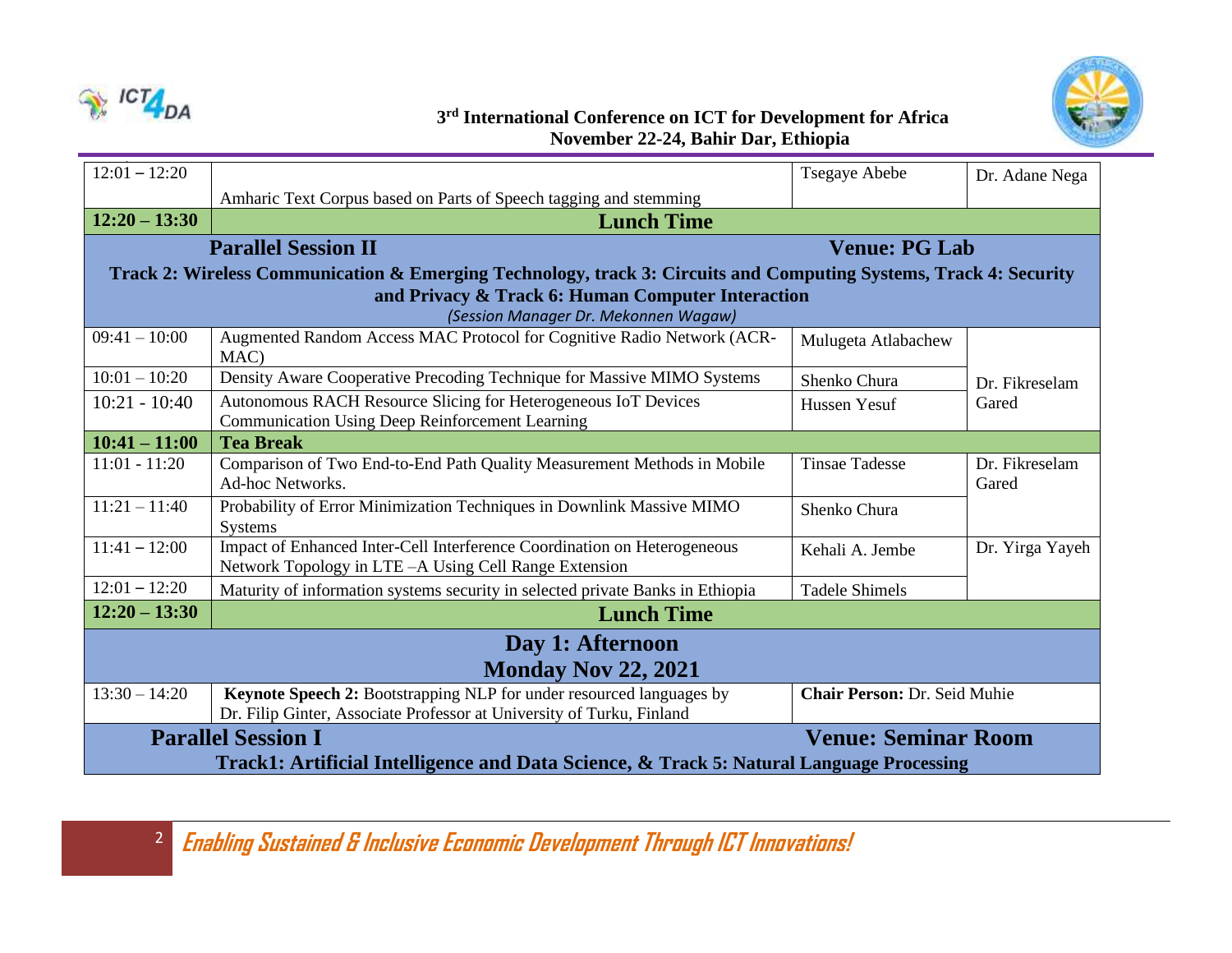



## **3 rd International Conference on ICT for Development for Africa November 22-24, Bahir Dar, Ethiopia**

| (Session Manager Dr. Birhanu Hailu)                                                                               |                                                                                           |                       |                            |  |  |
|-------------------------------------------------------------------------------------------------------------------|-------------------------------------------------------------------------------------------|-----------------------|----------------------------|--|--|
| $14:21 - 14:40$                                                                                                   | Cross-lingual textual entailment using deep learning approach                             | Wubie Belay           |                            |  |  |
| $14:41 - 15:00$                                                                                                   | Multilingual Neural Machine Translation for Low Resourced Languages: Ometo-               | Mesay Gemeda          | Dr. Adane Nega             |  |  |
|                                                                                                                   | English                                                                                   |                       |                            |  |  |
| $15:01 - 15:20$                                                                                                   | Natural Language Interface for Covid-19 Amharic Database Using LSTM                       | <b>Ephrem Tadesse</b> |                            |  |  |
|                                                                                                                   | Encoder Decoder Architecture with Attention                                               |                       |                            |  |  |
| $15:21 - 15:40$                                                                                                   | <b>Tea Break</b>                                                                          |                       |                            |  |  |
| $15:41 - 16:00$                                                                                                   | Impacts of Homophone Normalization on Semantic Models for Amharic                         | Tadesse Destaw,       |                            |  |  |
| $16:01 - 16:20$                                                                                                   | Leveraging on cross linguistic similarities to Reducing Grammar Development               | <b>Benson Kituku</b>  |                            |  |  |
|                                                                                                                   | Effort for the Under-Resourced Languages: A Case of Kenyan Bantu Languages                |                       | Dr. Abdulkerim<br>Mohammed |  |  |
| $16:21 - 16:40$                                                                                                   | Automatic Quality Attribute Scenarios Identification and Generation from Quality          | Amsalu Tessema        |                            |  |  |
|                                                                                                                   | <b>Attribute Requirements</b>                                                             |                       |                            |  |  |
| $16:41 - 17:00$                                                                                                   | Preventing Traffic Accidents Through Machine Learning Predictive Models                   | Tarikwa Tesfa         |                            |  |  |
| $17:01 - 17:20$                                                                                                   | Hate Speech Detection Framework from Social Media Content: The Case of                    | Lata Guta             |                            |  |  |
|                                                                                                                   | Afaan Oromoo Language                                                                     |                       |                            |  |  |
|                                                                                                                   | <b>End of Day 1</b>                                                                       |                       |                            |  |  |
|                                                                                                                   | <b>Parallel Session II</b>                                                                | <b>Venue: PG Lab</b>  |                            |  |  |
| Track 2: Wireless Communication & Emerging Technology, track 3: Circuits and Computing Systems, Track 4: Security |                                                                                           |                       |                            |  |  |
| and Privacy & Track 6: Human Computer Interaction                                                                 |                                                                                           |                       |                            |  |  |
| (Session Manager Dr. Mekonnen Wagaw)                                                                              |                                                                                           |                       |                            |  |  |
| $14:21 - 14:40$                                                                                                   | Past Event Recall Test for Mitigating Session Hijacking and Cross-Site Request<br>Forgery | Omoniyi Wale Salami   | Dr. Yirga Yayeh            |  |  |
| $14:41 - 15:00$                                                                                                   | Development and Heuristic-based Usability Evaluation of an E-partograph                   | Tegegn Kebebaw        |                            |  |  |
| $15:01 - 15:20$                                                                                                   | Fuzzy Logic Inference System for Quality of Experience Modeling for LTE                   | <b>Amare Kassaw</b>   |                            |  |  |
|                                                                                                                   | Video Streaming: Case of Addis Ababa LTE Network                                          |                       |                            |  |  |
| $15:21 - 15:40$                                                                                                   | <b>Tea Break</b>                                                                          |                       |                            |  |  |
| $15:41 - 16:00$                                                                                                   | Rescuing the Fresh Water Lakes of Africa through the Use of Drones and                    | Fisseha Mekuria       |                            |  |  |

3 **Enabling Sustained & Inclusive Economic Development Through ICT Innovations!**